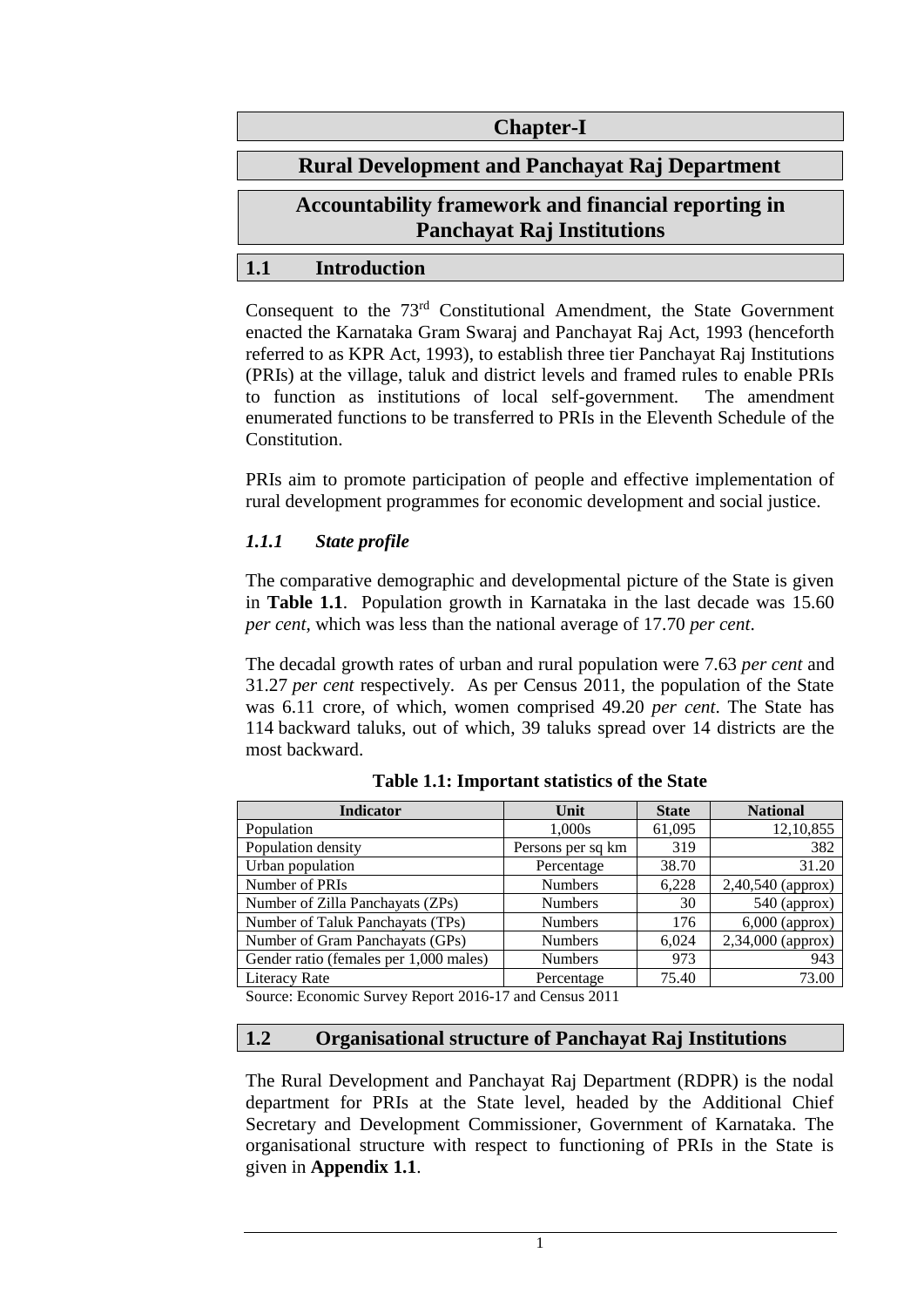# *1.2.1 Standing Committees*

Standing Committees are constituted to perform the assigned functions of PRIs. The constitution of the Committees is given in **Table 1.2**:

| Level of<br><b>PRIs</b> | <b>Chief</b><br><b>Executive</b> | <b>Standing Committees</b>                                                                                                                                                                           | <b>Executive of Standing</b><br><b>Committees</b>                                                                                       |
|-------------------------|----------------------------------|------------------------------------------------------------------------------------------------------------------------------------------------------------------------------------------------------|-----------------------------------------------------------------------------------------------------------------------------------------|
| Gram<br>Panchayat       | Adhyaksha                        | (a) General Standing Committee<br>(b) Finance, Audit and Planning<br>Committee<br>(c) Social Justice Committee                                                                                       | a) Upadhyaksha<br>b) Adhyaksha<br>c) Chairman (Elected from<br>amongst Scheduled<br>Caste/Scheduled Tribe<br>members)                   |
| Taluk<br>Panchayat      | Adhyaksha                        | (a) General Standing Committee<br>(b) Finance, Audit and Planning<br>Committee<br>(c) Social Justice Committee                                                                                       | a) Upadhyaksha<br>b) Adhyaksha<br>c) Chairman (Elected from<br>amongst members of<br>other Standing<br>Committee)                       |
| Zilla<br>Panchayat      | Adhyaksha                        | (a) General Standing Committee<br>(b) Finance, Audit and Planning<br>Committee<br>(c) Social Justice Committee<br>(d) Education and Health Committee<br>(e) Agricultural and Industries<br>Committee | a) Upadhyaksha<br>b) Adhyaksha<br>c) Chairman (Elected from<br>amongst members of<br>other Standing<br>Committee)<br>-do-<br>d)<br>-do- |

**Table 1.2: Constitution of the Standing Committees**

Source: KPR Act, 1993

## **1.3 Accountability framework**

### *1.3.1 Ombudsman*

As per the recommendations of the Thirteenth Finance Commission (TFC), the State Government was required to put in place a system of independent local body Ombudsman to investigate complaints of corruption and maladministration against the functionaries of local bodies, both elected members and officials.

The State Government appointed (March 2014) different Government Officers as Ombudsmen through a notification, for different tiers of PRIs. This negated the spirit of appointing an independent authority for investigating complaints of corruption and maladministration.

## *1.3.2 Audit mandate*

**1.3.2.1** The Karnataka State Audit and Accounts Department (KSAD) is the statutory external auditor for GPs. Its duty, *inter alia,* is to certify correctness of accounts, assess internal control systems and report cases of loss, theft and fraud to audited entities and to the State Government.

The status of audit conducted by KSAD, as of December 2018, in respect of GPs in the State is shown in **Table 1.3**: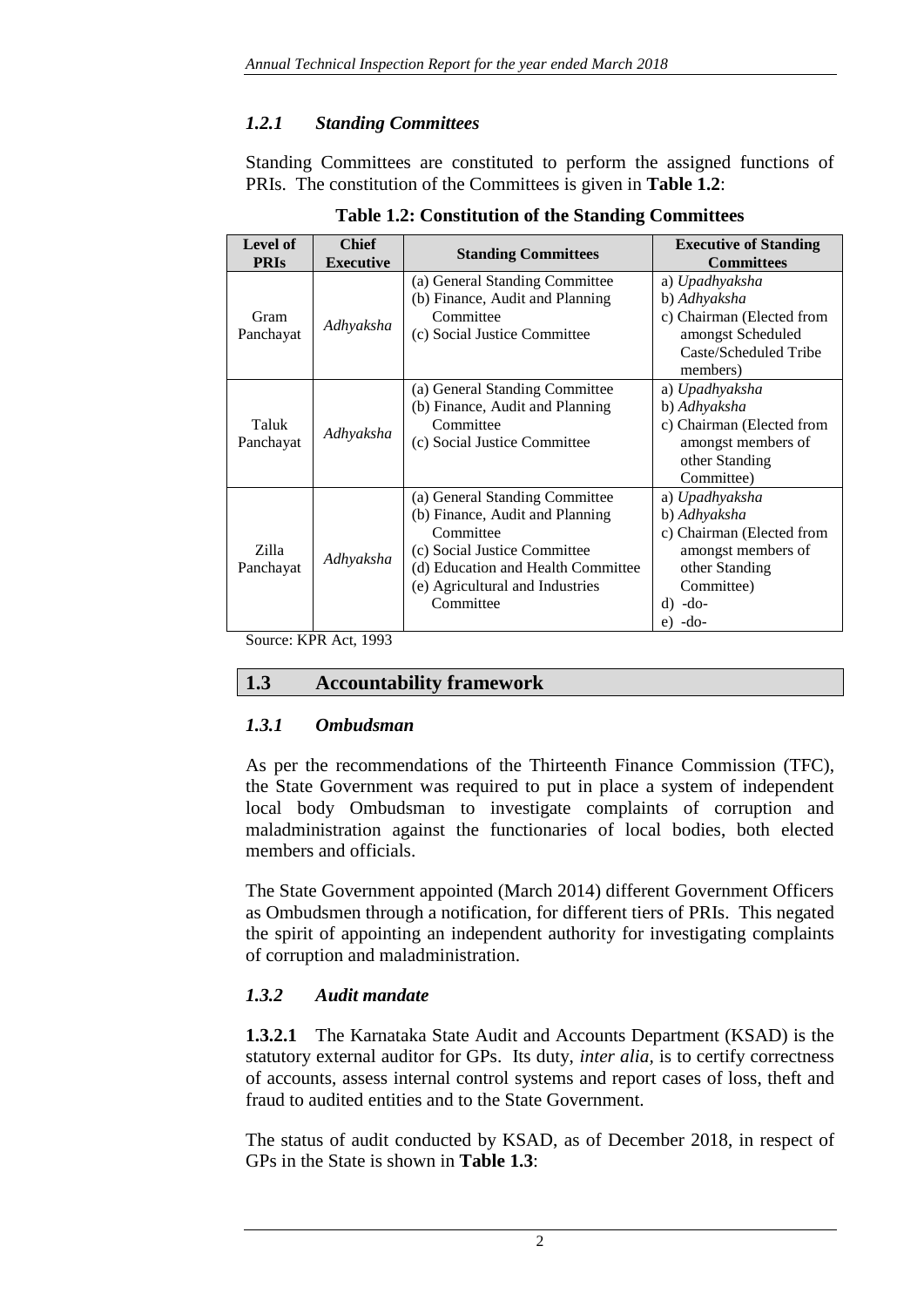|       | audited    |
|-------|------------|
| 5,629 | 5,105      |
| 5,629 | 5,064      |
| 6,022 | 5,267      |
| 6,022 | 5,091      |
| 6,022 | 3,965      |
|       | <b>GPs</b> |

**Table 1.3: Status of audit of GPs by KSAD, as of December 2018**

Source: Information furnished by KSAD

**1.3.2.2** The Comptroller and Auditor General of India (CAG) audits and certifies the accounts of ZPs and TPs under Section 19(3) of CAG's Duties, Powers and Conditions of Service (DPC) Act, 1971. The audit of accounts of  $92<sup>1</sup>$  units under PRIs up to the year 2017-18 had been completed as of March 2018.

The State Government entrusted (May 2011) the audit of GPs under Technical Guidance and Supervision (TGS) module to CAG by amending the KPR Act, 1993. At the end of March 2018, 50 GPs were audited under TGS module for the year 2017-18.

### **1.3.2.3 Response to Inspection Reports**

The Karnataka Zilla Panchayat (Finance & Accounting) Rules, 1996 [KZP (F&A) Rules, 1996], stipulate that the heads of the Departments/Drawing and Disbursing Officers of ZPs shall attend to the objections issued by the Accountant General promptly. It further stipulates that the ultimate responsibility for expeditious settlement of audit objections rests with the Chief Executive Officers (CEOs) of ZPs. As of March 2018, 3,542 Inspection Reports (IRs) consisting of 16,078 paragraphs were outstanding in various PRIs as detailed in **Table 1.4**.

| Unit                                         | More than<br>10 years (till<br>$2007 - 08$ |          | 5 to 10 years<br>$(2008-09)$ to<br>$2012 - 13$ |       | 3 to 5 years<br>$(2013-14)$ to<br>$2014 - 15$ |       | 2015-16    |       | 2016-17    |       | <b>Total</b> |        |
|----------------------------------------------|--------------------------------------------|----------|------------------------------------------------|-------|-----------------------------------------------|-------|------------|-------|------------|-------|--------------|--------|
|                                              | <b>IRs</b>                                 | Paras    | <b>IRs</b>                                     | Paras | <b>IRs</b>                                    | Paras | <b>IRs</b> | Paras | <b>IRs</b> | Paras | <b>IRs</b>   | Paras  |
| ZPs including<br>TPs and line<br>departments | 1.820                                      | 4.739    | 1.004                                          | 5.073 | 302                                           | 2.149 | 170        | 1.422 | 97         | 1.344 | 3,393        | 14.727 |
| <b>GPs</b>                                   |                                            | $\Omega$ | 92                                             | 712   | 32                                            | 337   | 02         | 27    | 23         | 275   | 149          | 1,351  |
| <b>Total</b>                                 | 1,820                                      | 4,739    | 1.096                                          | 5.785 | 334                                           | 2.486 | 172        | 1.449 | 120        | 1.619 | 3,542        | 16,078 |

**Table 1.4: Statement showing the details of outstanding IRs and paragraphs up to the audit period 2016-17**

Source: Inspection Reports

Out of 3,542 IRs outstanding, 1,820 IRs (51 *per cent*) containing 4,739 paragraphs (29 *per cent*) were pending for more than 10 years, indicating inadequate action on the part of CEOs. The details of IRs and paragraphs outstanding are in **Appendix 1.2**.

 $\overline{\phantom{a}}$ All 92 units are under RDPR.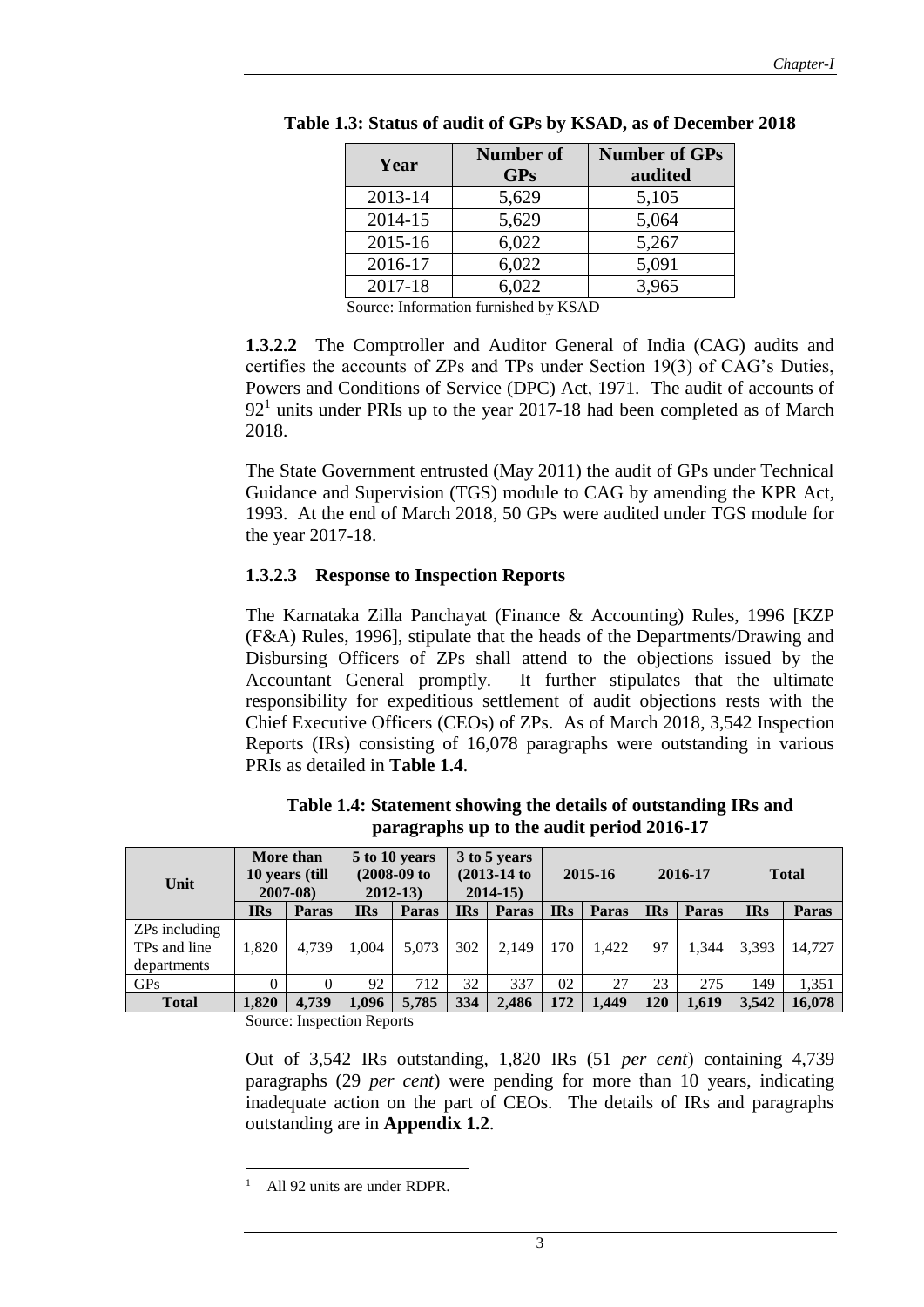# **1.3.2.4 Social Audit**

The Government of Karnataka notified (January 2012) the Scheme Implementation of Social Audit Rules 2011 in Karnataka. In accordance with these rules, the Social Audit Directorate headed by the Director was formed and registered (May 2012) under the Societies Registration Act, 1960. The details of Social Audit taken up during the year 2017-18 are given in **Table 1.5**.

| Sl. No. | <b>Name of the Scheme</b>                               | <b>Number of GPs</b>  |  |  |  |  |  |
|---------|---------------------------------------------------------|-----------------------|--|--|--|--|--|
|         | Mahatma Gandhi National Rural Employment                | $1st$ round $- 5,899$ |  |  |  |  |  |
|         | Guarantee Scheme (MGNREGA)                              | $2nd$ round $-5,879$  |  |  |  |  |  |
| 2       | National Rural Drinking Water Programme<br>(NRDWP)      | 176 blocks            |  |  |  |  |  |
| 3       | <b>Swachh Bharat Mission (SBM)</b>                      | 2,902                 |  |  |  |  |  |
| 4       | $14th$ Finance Commission                               | 9 blocks              |  |  |  |  |  |
|         | Course Information funished by Cooled Andit Directorsts |                       |  |  |  |  |  |

**Table 1.5: Details of Social Audit conducted during 2017-18**

Source: Information furnished by Social Audit Directorate

### **1.4 Financial profile and reporting framework**

### *1.4.1 Financial Profile*

### **1.4.1.1 Resources of the Panchayat Raj Institutions**

The resource base of PRIs consists of their own revenue, State Finance Commission (SFC) grants, Central Finance Commission (CFC) grants, State Government grants and Government of India (GoI) grants for maintenance and development purposes. The fund details of flagship schemes are given in **Appendix 1.3**.

The trends of resources of PRIs for the period 2015-16 to 2017-18 are shown in **Table 1.6**:

|                                                         |                         |           | (₹ in crore)   |  |  |  |  |
|---------------------------------------------------------|-------------------------|-----------|----------------|--|--|--|--|
| <b>Source</b>                                           | 2015-16                 | 2016-17   | 2017-18        |  |  |  |  |
| <b>Zilla Panchayats</b>                                 |                         |           |                |  |  |  |  |
| <b>State Grants/Assigned Revenue</b>                    | 7,586.51                | 9,912.95  |                |  |  |  |  |
| Grants from GoI for Centrally<br>Sponsored Scheme (CSS) | 1,866.65                | 474.35    | 9,811.41       |  |  |  |  |
| <b>Central Finance Commission</b>                       | 22.60                   |           |                |  |  |  |  |
| <b>Other Receipts</b>                                   | $255.24^{\beta}$        | $70.96*$  | 183.44^        |  |  |  |  |
| <b>Total</b>                                            | 9,731.00                | 10,458.26 | 9,994.85       |  |  |  |  |
|                                                         | <b>Taluk Panchayats</b> |           |                |  |  |  |  |
| <b>State Grants/Assigned Revenue</b>                    | 11,868.60               | 14,950.80 | 15,704.88      |  |  |  |  |
| Grants from GoI for CSS                                 | 1,682.62                | 80.89     |                |  |  |  |  |
| <b>Central Finance Commission</b>                       | 45.23                   |           |                |  |  |  |  |
| Other Receipt                                           | $20.61^{\beta}$         | $11.61^*$ | $9.62^{\circ}$ |  |  |  |  |
| <b>Total</b>                                            | 13,617.06               | 15,043.30 | 15,714.50      |  |  |  |  |

|  |  |  | Table 1.6: Trends and composition of resources of PRIs |
|--|--|--|--------------------------------------------------------|
|--|--|--|--------------------------------------------------------|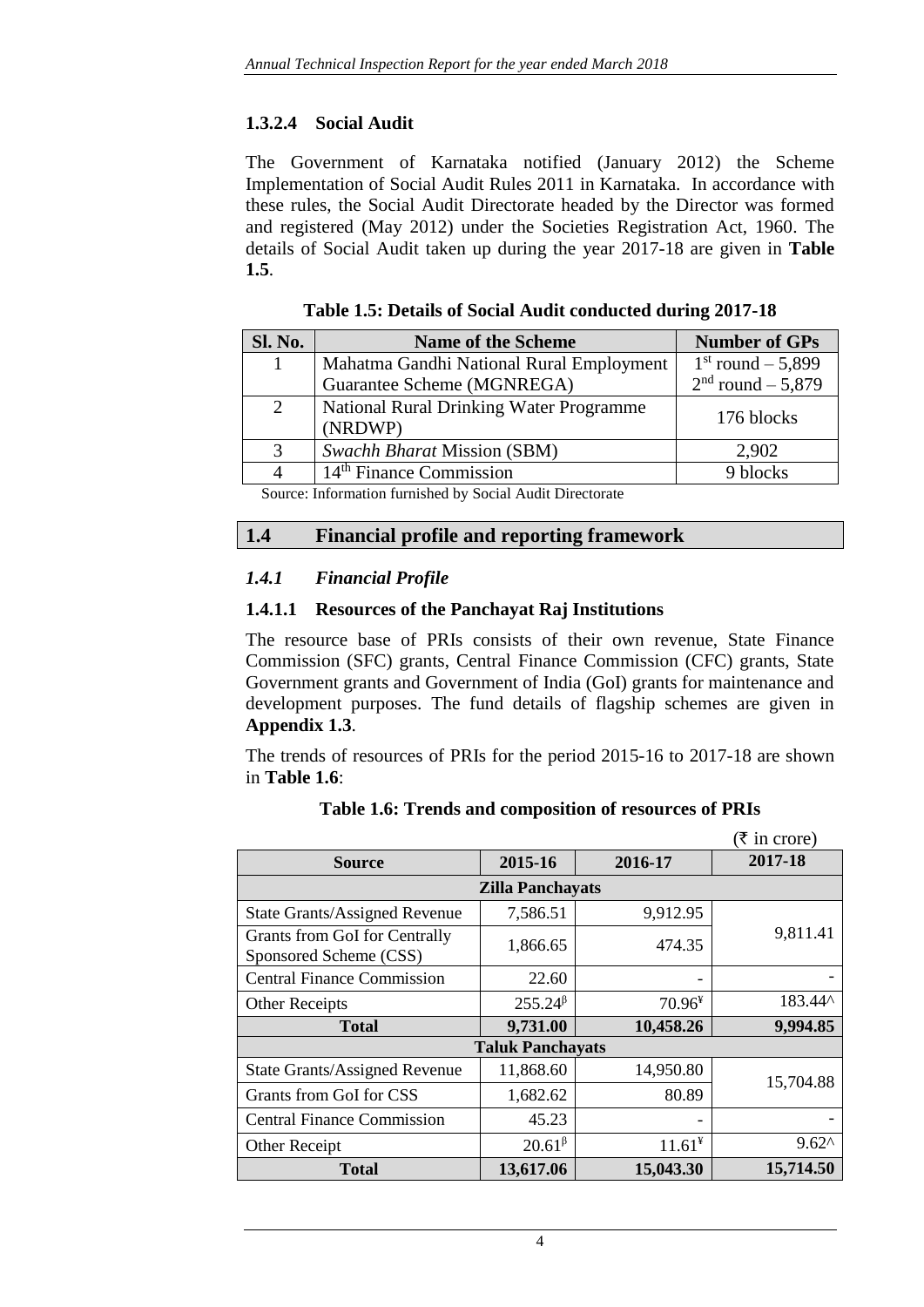| <b>Source</b>                        | 2015-16  | 2016-17  | 2017-18  |  |  |  |  |  |
|--------------------------------------|----------|----------|----------|--|--|--|--|--|
| <b>Gram Panchayats</b>               |          |          |          |  |  |  |  |  |
| Own Revenue $\Sigma$                 | 330.53   | 331.67   | 322.76   |  |  |  |  |  |
| <b>State Grants/Assigned Revenue</b> | 2,486.16 | 2,900.40 | 3,977.52 |  |  |  |  |  |
| Grants from GoI for CSS              | 4.19     | 0.00     | 0.00     |  |  |  |  |  |
| <b>Central Finance Commission</b>    | 1,130.07 | 1,373.59 | 1,555.60 |  |  |  |  |  |
| <b>Total</b>                         | 3,950.95 | 4,605.66 | 5,855.88 |  |  |  |  |  |

Source: Finance Accounts

β Figures in respect of 29 ZPs and 164 TPs

¥ Figures in respect of 13 ZPs and 143 TPs

^ Figures in respect of 15 ZPs and 124 TPs

∑ [www.panchatantra.kar.nic.in,](http://www.panchatantra.kar.nic.in/) a website of RDPR department

#### **1.4.1.2 Application of Resources**

The trends of application of resources of ZPs and TPs for the period 2015-16 to 2017-18 are given in **Table 1.7**:

| <b>Table 1.7: Application of resources</b> |
|--------------------------------------------|
|--------------------------------------------|

|                                      |                         |           | $(\bar{\tau}$ in crore) |  |  |  |
|--------------------------------------|-------------------------|-----------|-------------------------|--|--|--|
| <b>Source</b>                        | 2015-16                 | 2016-17   | 2017-18                 |  |  |  |
| <b>Zilla Panchayats</b>              |                         |           |                         |  |  |  |
| <b>State Grants/Assigned Revenue</b> | 7,709.76                | 7,340.98  | 6,244.27                |  |  |  |
| Grants from GoI for CSS <sup>¥</sup> | 3,331.18                | 1,829.46  | 2,350.21                |  |  |  |
| <b>Central Finance Commission</b>    | 102.28                  | 6.98      | 6.60                    |  |  |  |
| <b>Total</b>                         | 11,143.22               | 9,177.42  | 8,601.08                |  |  |  |
|                                      | <b>Taluk Panchayats</b> |           |                         |  |  |  |
| <b>State Grants/Assigned Revenue</b> | 11,605.30               | 13,616.67 | 10,868.42               |  |  |  |
| <b>Central Finance Commission</b>    | 195.65                  | 41.48     | 20.43                   |  |  |  |
| <b>Total</b>                         | 11,800.95               | 13,658.15 | 10,888.85               |  |  |  |

¥ Grants from GoI for CSS includes the expenditure incurred by TPs also

Source: 2015-16 – Audited figures for 29 ZPs and 164 TPs

2016-17 – Figures as furnished by Treasury for State Grants/Assigned Revenue and annual accounts of 15 ZPs and 140 TPs for CSS/CFC

2017-18 – Figures as furnished by Treasury for State Grants/Assigned Revenue and annual accounts of 15 ZPs and 118 TPs for CSS/CFC

The consolidated details of application of resources in respect of GPs are not available as GPs are audited by CAG under TGS module and there were arrears in conduct of audit by the primary auditor (KSAD).

It can be seen from **Tables 1.6** and **1.7** that the receipts of ZPs and TPs increased (10 *per cent*) from  $\overline{2}3,348.06$  crore in 2015-16 to  $\overline{2}25,709.35$  crore in 2017-18. The expenditure relating to State Grants and assigned revenue decreased (11 *per cent*) from ₹19,315.06 crore in 2015-16 to ₹17,112.69 crore in 2017-18.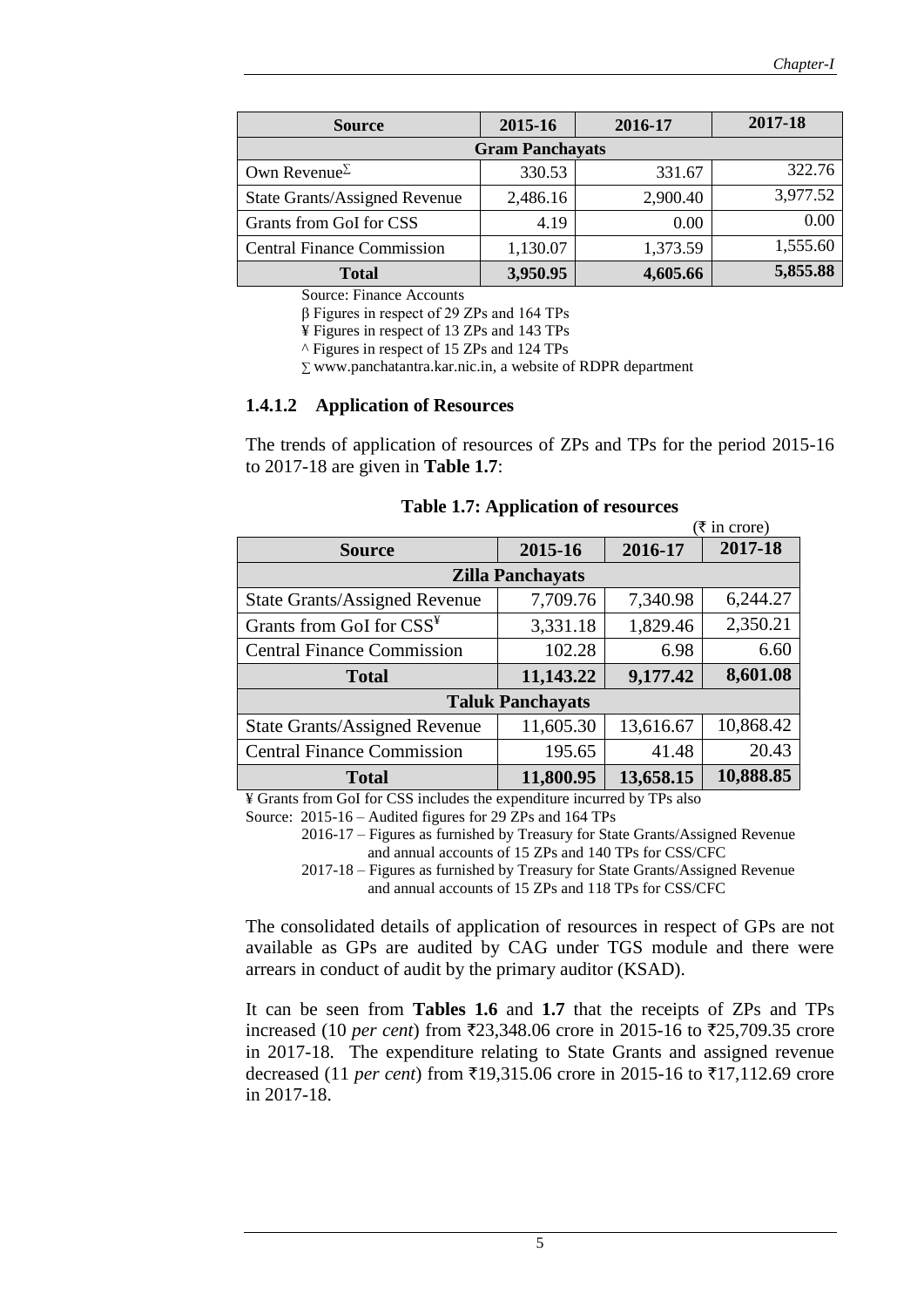### **1.4.1.3 Short receipt of Fourteenth Finance Commission basic grants**

The Fourteenth Finance Commission (FFC) allocated grants of  $\overline{88,359.79}$ crore towards basic grants for  $GPs<sup>2</sup>$  of the State for the period 2015-16 to 2019-20 and  $\overline{5}928.87$  crore towards performance grants for the period 2016-17 to 2019-20. GoI was to release the grants for each year in two instalments (June and October) every fiscal year. The release of second instalment was subject to receipt of Utilisation Certificate (UC) for the first instalment.

The allocation of basic grant to GPs in the State for the year 2017-18 was  $\text{\textsterling}1,604.42$  crore. As against this, the State received  $\text{\textsterling}1,580.18$  crore in two instalments with a shortfall of ₹24.24 crore as detailed in **Table 1.8** below:

|                               |                   |                             |                  | $(\bar{z}$ in crore)                                                            |
|-------------------------------|-------------------|-----------------------------|------------------|---------------------------------------------------------------------------------|
| <b>Releases</b>               | To be<br>released | <b>Actually</b><br>released | <b>Shortfall</b> | <b>Remarks</b>                                                                  |
| 1st<br>instalment             | 802.21            | 790.22                      | 11.99            | Duly elected bodies existed<br>only in 5,932 GPs as per<br>UC dated 16.01.2017. |
| 2 <sup>nd</sup><br>instalment | 802.21            | 789.96                      | 12.25            | Duly elected bodies existed<br>only in 5,932 GPs as per<br>UC dated 28.8.2017.  |
| <b>Total</b>                  | 1,604.42          | 1,580.18                    | 24.24            |                                                                                 |

**Table 1.8: Short receipt of Fourteenth Finance Commission grants**

Source: Information furnished by RDPR

The shortfall was on account of the fact that duly elected bodies existed only in 5,932 GPs, against the existing 6,024 GPs.

### **1.4.1.4 Non-receipt of performance grants for 2017-18**

The State Government had not received the performance grants under FFC for the year 2017-18 as of March 2018. The State Government stated (November 2018) that GoI communicated (September 2017) the revised scheme for disbursal of performance grants under FFC prescribing additional conditions and parameters for eligibility and the compliance to the same was submitted to GoI during January/February 2018. It further stated that the performance grants for the year 2017-18 were received during June 2018.

Audit, however, observed that there was delay on part of the State Government in notifying the revised scheme. As per GoI instructions, the State Government was to furnish the required information latest by 31 October 2017 but the State Government circulated the revised scheme to GPs only on 20 December 2017.

 $\overline{\phantom{a}}$ 

<sup>2</sup> ZPs and TPs were not entitled for grants under FFC.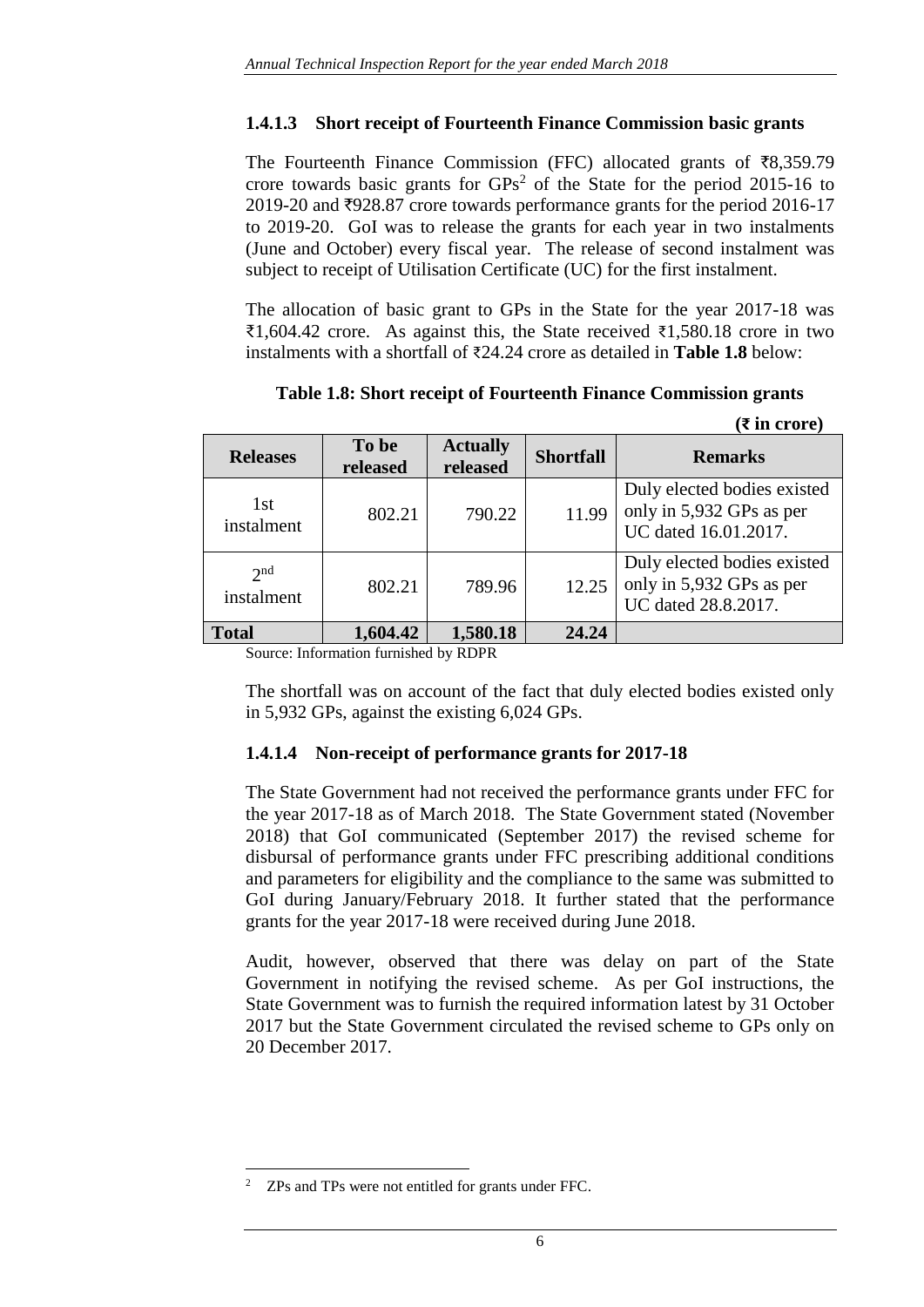### **1.4.1.5 Non-release of Fourteenth Finance Commission grants to Gram Panchayats**

The FFC guidelines stipulated that the funds received from GoI were to be released to GPs within 15 days of receipt. However, an amount of  $\bar{\tau}64.63$  lakh was irregularly invested by the State Government in four Sweep-in deposit accounts in State Bank of India, Vidhana Soudha Branch as at the end of March 2018. This resulted in irregular retention of funds besides violation of guidelines.

### **1.4.1.6 Irregular release of basic grants to ineligible Gram Panchayats**

The FFC guidelines stipulated release of grants to duly constituted Panchayats<sup>3</sup>. As per UCs submitted (August 2017 and January 2018) to GoI by the State Government, the elected bodies were in place only in 5,932 and 5,977 respectively out of 6,024 GPs.

However, the basic grants were invariably released to all GPs irrespective of the duly elected body being in place and thus, violated the stipulations of FFC guidelines.

### **1.4.1.7 Non-transfer of Central/State Finance Commission grants and pooling of funds**

The RDPR was operating a bank account<sup>4</sup> at State Bank of India, Vidhana Soudha Branch, for receipt and transfer of grants received under TFC. The grants received under FFC were operated through this account till November 2016. The RDPR was also operating the funds pertaining to SFC (statutory grants to be released to GPs) through this account.

The account had a balance of  $\text{\textsterling}5.01$  crore in savings account and  $\text{\textsterling}83.16$  crore in five sweep-in deposit accounts as of 31 March 2018. The retention of CFC and SFC funds in the bank accounts without transferring them to the PRIs was in violation of the guidelines of the CFC and SFC.

We further observed that there were delays of 5 to 26 days in transfer of statutory grants to the PRIs by the banks.

Consequent on pooling of funds from various sources in the same bank account, the department should ensure proper reconciliation of receipt and expenditure of funds received from these different sources. However, this had not been done. In the absence of reconciliation, we could not ensure the correctness of transfers of funds under CFC/SFC and the actual quantum of funds pertaining to CFC/SFC remaining in the account. The absence of reconciliation would also impact proper accounting/reporting of 'interest earned' on TFC, FFC and SFC grants.

 $\overline{3}$ <sup>3</sup> A duly constituted Panchayat means a Panchayat where elections have been held and an elected body is in place as provided in Part IX and IX A of the Constitution.

<sup>4</sup> Account No. 64062923099 with State Bank of India (erstwhile State Bank of Mysore), G-Seva Branch, for receipt and transfer of grants received under the TFC.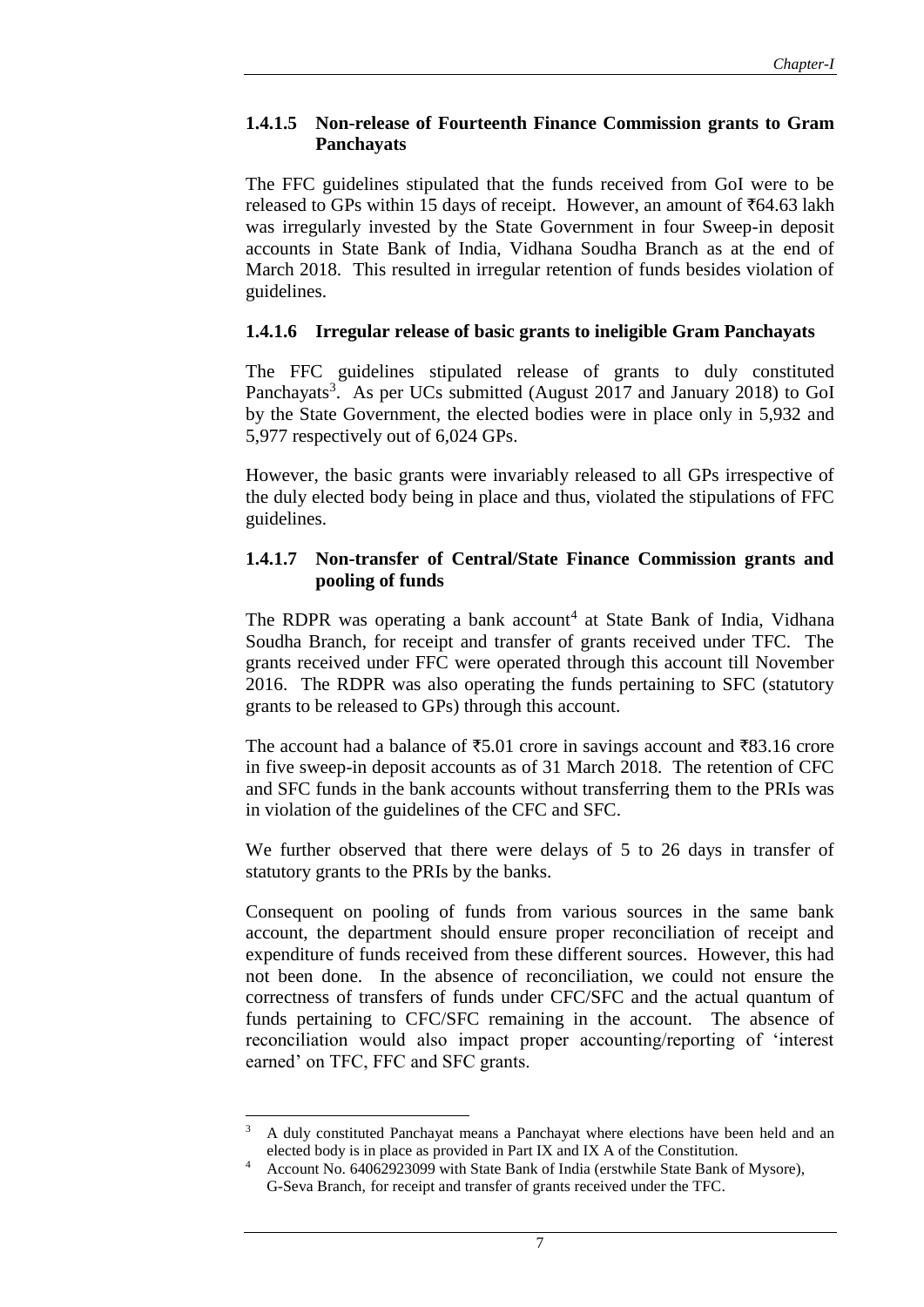## **1.4.1.8 Release of duty on transfer of immovable properties**

As per Section 205 of KPR Act, 1993, the duty on transfer of immovable property shall be levied in the form of a surcharge at the rate of three *per cent* of the duty imposed by the Karnataka Stamp Act, 1957, on instruments of sale, gift, mortgage, exchange and lease in perpetuity, of immovable property situated within the limits of the area of a TP. The entire amount collected in respect of the lands and other properties situated in the taluk shall be passed on to TPs in the State, in proportion to the population of the taluk, by the Inspector General of Registration and Commissioner of Stamps (IGR) after deducting 10 *per cent* towards collection charges.

The IGR stated (October 2018) that an amount of  $\overline{4}46.78$  crore for the year 2015-16 was released to TPs during September 2017 and the amounts for the years 2016-17 and 2017-18 were not transferred (October 2018). However, as per the information furnished (December 2018) by Director of Treasuries, Bengaluru, only an amount of  $\overline{37.92}$  crore was transferred to the TPs. This needs to be reconciled. IGR further stated that duty on transfer of immovable properties for 2016-17 and 2017-18 would be transferred after receipt of complete information from all the District Registrars and necessary reconciliation.

## *1.4.2 Reporting framework*

**1.4.2.1** Financial reporting in PRIs is a key element of accountability. Matters relating to drawal of funds, incurring of expenditure, maintenance of accounts, rendering of accounts by ZPs and TPs are governed by the provisions of KPR Act, 1993, KZP (F&A) Rules, 1996, KPR TP (F&A) Rules, 1996, Karnataka Treasury Code, Karnataka Financial Code, Manual of Contingent Expenditure, Karnataka Public Works Accounts Code, Karnataka Public Works Departmental Code, Stores Manual, Budget Manual, other Departmental Manuals, standing orders and instructions.

**1.4.2.2** Annual accounts of ZPs and TPs are prepared in five statements for Revenue, Capital and Debt, Deposit and Remittance (DDR) heads as prescribed in Rule 37(4) of KZP (F&A) Rules, 1996 and Rule 30(4) KPR TP (F&A) Rules, 1996. GP accounts are prepared on accrual basis by adopting Double Entry Accounting System as prescribed under KPR GPs (Budgeting and Accounting) Rules, 2006. As per the recommendations of TFC, PRIs have to prepare the accounts in the Model Panchayat Accounting System (MPAS) from 2011-12 as prescribed by GoI.

The ZPs prepared the accounts in MPAS formats from 2011-12 onwards. However, many of TPs had not prepared the annual accounts in MPAS format and thus, defaulted in complying with the norms, as detailed in **Table 1.9**.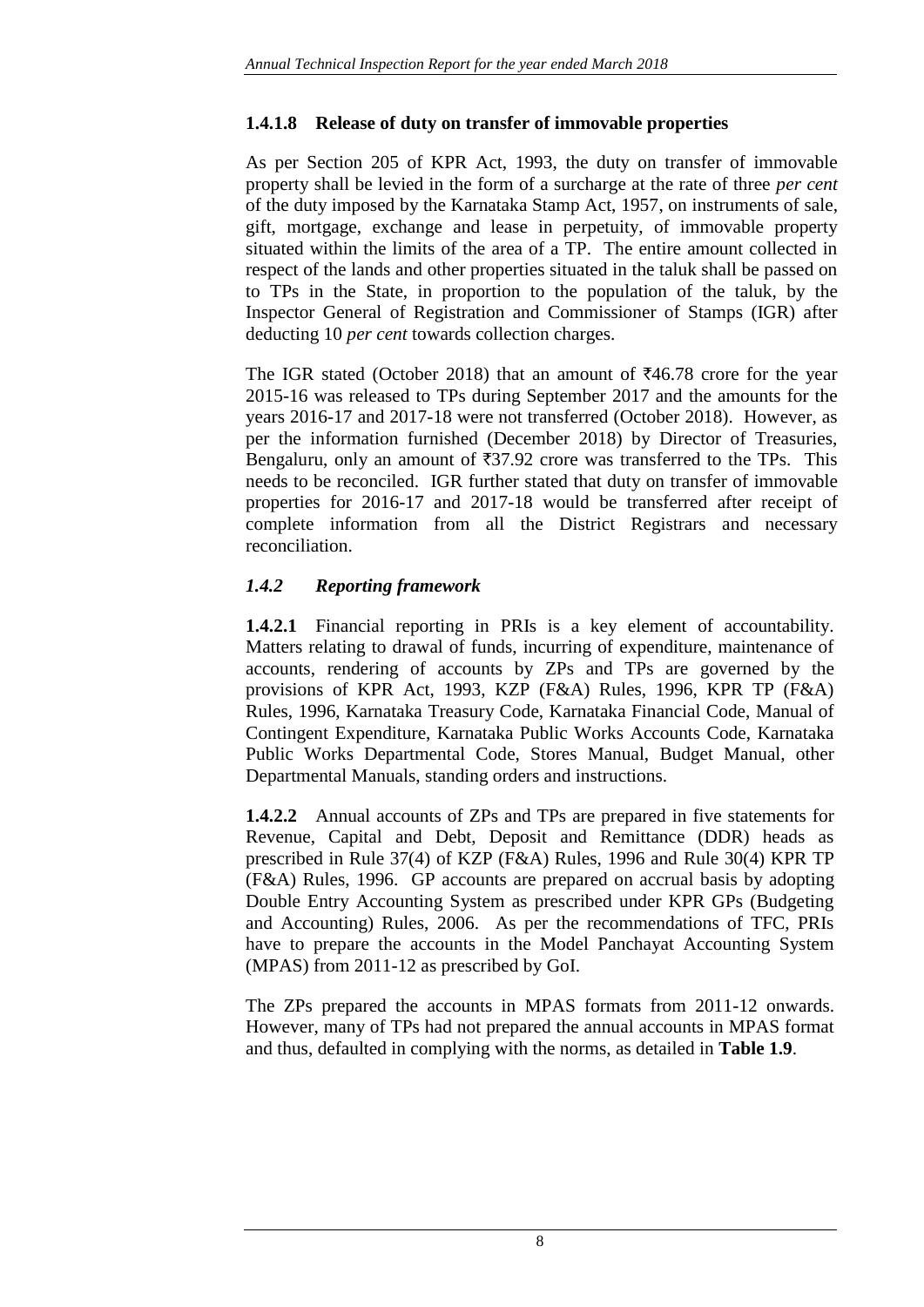| Year    | <b>Number of TPs which</b><br>submitted annual accounts | <b>Number of TPs not prepared</b><br>accounts in MPAS format |
|---------|---------------------------------------------------------|--------------------------------------------------------------|
| 2014-15 | 172                                                     |                                                              |
| 2015-16 | 164                                                     |                                                              |
| 2016-17 | 143                                                     |                                                              |
| 2017-18 | 125                                                     |                                                              |
|         | $\sim$ $-$                                              |                                                              |

| Table 1.9: Status of annual accounts of TPs in MPAS format |  |  |  |
|------------------------------------------------------------|--|--|--|
|------------------------------------------------------------|--|--|--|

Source: Annual accounts of TPs

GPs in the State were yet to adopt MPAS formats for their accounts.

#### **1.4.2.3 Status of accounts in Zilla Panchayats and Taluk Panchayats**

The KPR Act, 1993, stipulates that the annual accounts are to be prepared and approved by the General Body of PRIs within three months from the closure of the financial year and are to be forwarded to the Accountant General/Principal Director of State Audit and Accounts Department for audit.

For the year 2017-18, while only 4 ZPs had submitted their annual accounts within the timeframe, 11 ZPs submitted the accounts with delays ranging from 1 day to 100 days. Fifteen ZPs had not submitted the accounts to the Accountant General, even at the end of October 2018. Similarly, 18 TPs had submitted their annual accounts for the year 2017-18 within the timeframe and the delays in submission of annual accounts by 107 TPs ranged from 1 days to 178 days. Fifty-one TPs had not submitted the annual accounts to the Accountant General, even at the end of October 2018.

The range of delay in submission of annual accounts by ZPs and TPs for the year 2017-18 is exhibited in **Table 1.10**.

**Table 1.10: Delay in submission of annual accounts by ZPs and TPs (as of October 2018)**

| <b>Delay</b>       | <b>Number of ZPs</b> | <b>Number of TPs</b> |
|--------------------|----------------------|----------------------|
| No delay           |                      | 18                   |
| $1-30$ days        |                      |                      |
| $31-60$ days       |                      | 26                   |
| $61-100$ days      |                      | 16                   |
| More than 100 days |                      |                      |
| <b>Total</b>       |                      | 125                  |

Source: Compilation of receipt of annual accounts by this office

### **1.4.2.4 Deficiencies in accounts of Zilla Panchayat and Taluk Panchayat**

Significant deficiencies noticed in the accounts of ZPs and TPs during 2017- 18 are detailed below:

 The State Government withdrew (October 2006 and June 2007) the Letter of Credit (LOC) system in Forest Divisions and Panchayat Raj Engineering Divisions (PREDs). Consequently, both the divisions had stopped issuing cheques. However, the annual accounts of 12 ZPs (out of 15 ZPs that submitted accounts) for the year 2017-18 continued to reflect huge balances relating to earlier period as detailed in **Appendix 1.4**. This indicated that ZPs had not reconciled the encashed cheques with treasuries, resulting in incorrect reporting of expenditure.